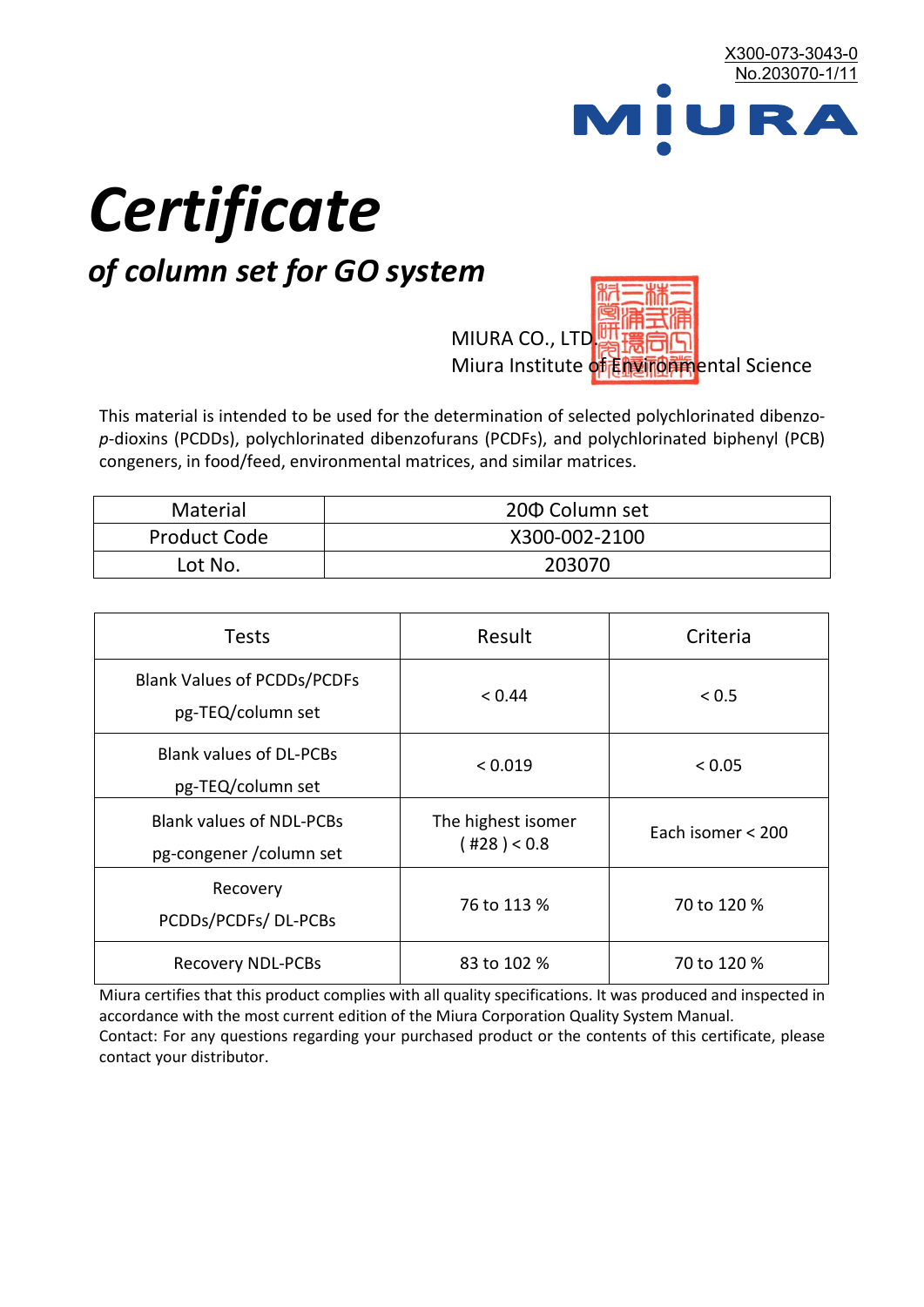## **DESCRIPTIONS**

**Lot Number:** The number mentioned on the labels on the column bag is the lot production number.

**Blank Level Values:** Blank level values, expressed as mass fractions (pg-TEQ per a column set), for selected PCB congeners, PCDD, and PCDF congeners are provided in Table 2. Blank level values are a reference value for which MIURA has the highest confidence in its accuracy, in that all known or suspected sources of bias have been investigated or taken into account (JIS K0311 or JIS K0312).

**Recovery Values (Sample):** Recovery values, expressed as percentages, are provided in Table 3 for selected mass labeled-PCB congeners, and selected mass labeled PCDD and PCDF congeners, based on selected mass labeled recovery standards added before GC-MS measurement. Recovery values meet EU regulations; however, the values meet the MIURA criteria for this certification, which are stricter than what is required by EU regulations.

#### **NOTICE AND WARNING TO USERS**

THE GO SYSTEM COLUMN SET IS INTENDED FOR DIOXIN ANALYTICAL USE ONLY, INCLUDING HAZARDOUS MATERIALS. BEFORE USE, READ THE SDS CAREFULLY; HANDLE PRODUCT AS A HAZARDOUS MATERIAL CAPABLE OF SKIN CORROSION AND/OR EYE DAMAGE.

#### **INSTRUCTIONS FOR STABILITY, STORAGE, AND USE**

**Stability and Storage:** The column set should be stored at room temperatures below 25 °C until use. It should not be frozen or exposed to sunlight or ultraviolet radiation. After removing from the bags, the contents should be used immediately, especially, because the concentration column (lower) "Alumina" can be deactivated under high-humidity. Storing of the removed column set is not recommended.

**Use:** If storing in a cold room or refrigerator, bring them to room temperature (let stand for approximately 30 min), remove water condensed on the surface of the bags. Carefully remove the bags to avoid damage of the column. Use the same lot number with one column set. For more information of column set refer to the operation manual.

### **ANALYTICAL METHODS USED AT MIURA**

For preparation of blank test, several column sets chosen at random per lot production were allowed to reach ambient temperature; two types of the purification columns (upper: silver nitrate silica gel, and lower: sulfuric acid silica gel) were assembled, and 10 mL of n-hexane was added to wet the top of the column with the designated column cap and disposable syringe. Then, a known amount of internal standard solution (containing selected labeled PCB, PCDDs, and PCDFs congeners; as shown in Table 1) dissolved in 6 mL of n-hexane was added to the top of the column with disposable syringe, and the syringe was washed with 2 x 2 mL of n-hexane; the n-hexane was injected into the column again. Then, the purification columns assembled with the concentration columns (upper) and (lower) were set to the each system unit immediately. After two fractions (dioxin and PCB fractions) were obtained from each system unit, a known amount of the recovery standard solution was added to each concentration vessel. Finally, both fractions were concentrated using an evaporation system under nitrogen to 0.01 mL.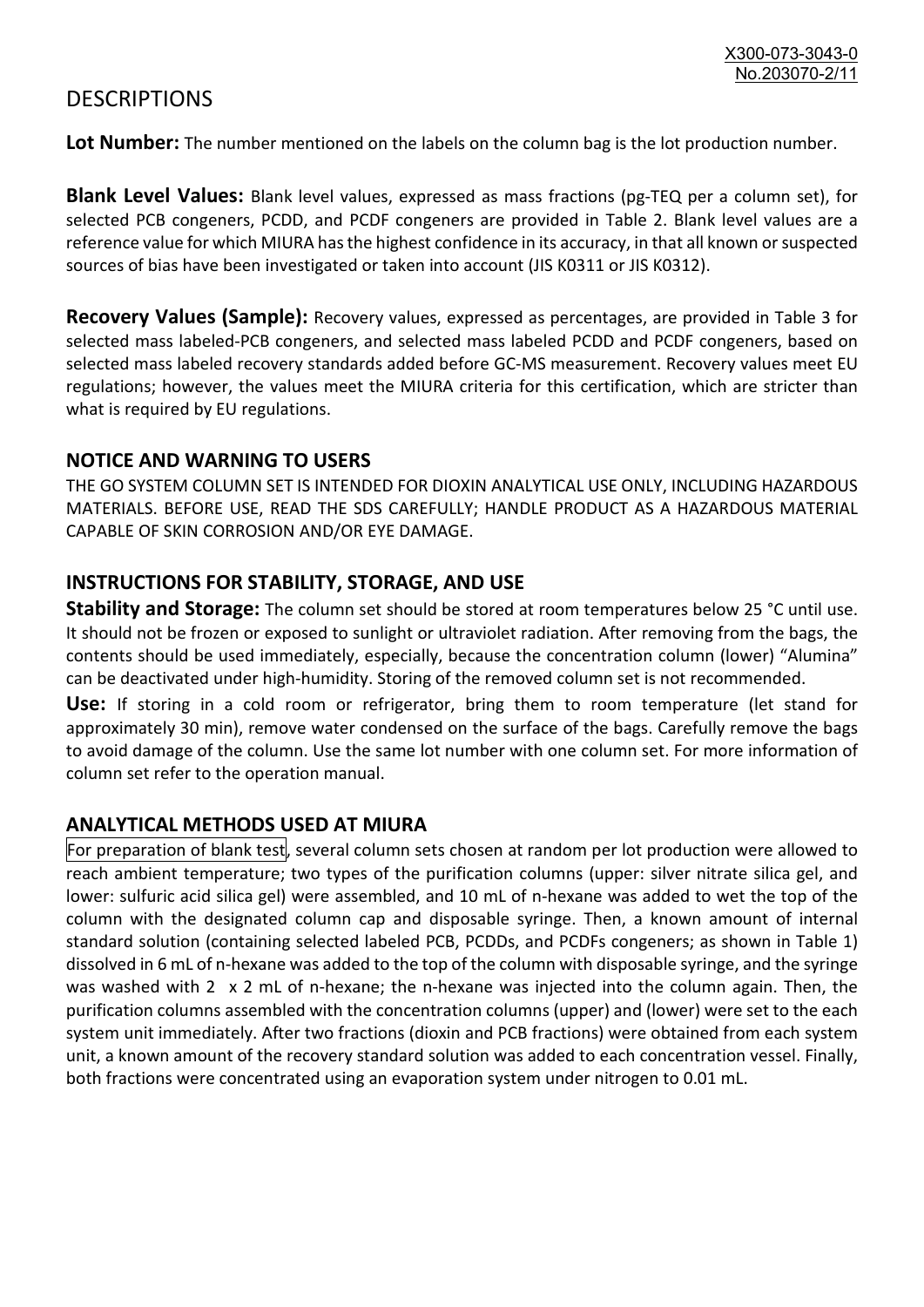X300-073-3043-0 No.203070-3/

| Compounds                   | Standard                      | Maker Code     | Maker                           | <b>Diluted</b><br>Concentration |
|-----------------------------|-------------------------------|----------------|---------------------------------|---------------------------------|
|                             | Internal Standard             | DF-SS-A        |                                 |                                 |
| PCDDs and PCDFs,<br>DL-PCBs | <b>Internal Standard</b>      | DFP-LCS-B      |                                 | $10$ ng/mL<br>in decane         |
|                             | Recovery (Surrogate) Standard | DF-IS-J        |                                 |                                 |
| NDL-PCBs                    | Internal Standard             | <b>MBP-28</b>  | Wellington<br>Laboratories Inc. |                                 |
|                             |                               | <b>MBP-52</b>  |                                 |                                 |
|                             |                               | MBP-101        |                                 |                                 |
|                             |                               | <b>MBP-138</b> |                                 |                                 |
|                             |                               | MBP-153        |                                 |                                 |
|                             | Recovery (Surrogate) Standard | <b>MBP-19</b>  |                                 |                                 |
|                             |                               | <b>MBP-70</b>  |                                 |                                 |
|                             |                               | MBP-111        |                                 |                                 |
|                             |                               | MBP-162        |                                 |                                 |
|                             |                               | <b>MBP-178</b> |                                 |                                 |

Table 1. Standard solutions used for recovery tests.

The concentrated dioxin fraction was analyzed using gas chromatography / high resolution mass spectrometry (GC/HRMS) operated in electron impact (EI) mode. A 0.25 mm ID × 60 m fused silica capillary (BPX-DXN, TRAJAN) was used. The concentrated PCB fraction was analyzed using GC/HRMS operated in EI mode. A 0.25 mm ID × 60 m fused silica capillary (HT8-PCB, TRAJAN) was used. All injections were 2 μL using a splitless inlet. The results, blank level values, are provided in Table 2. The chromatograms of each compounds are shown at page 6 and after. Furthermore, the dioxin and PCB fractions were analyzed using gas chromatography / low resolution mass spectrometry operated in total ion scan (m/z 50 to 500) mode, to confirm if interferences may affect determination of target compounds by GC/HRMS are included in the fractions, the chromatograms are not shown here.

For the recovery test (sample), The sunflower seed oil from Helianthus annuus (S5007-1L, Sigma Aldrich) was dissolved in 2 mL of n-hexane. A known amount of the internal standard solution was added to the flask, mixed, and allowed to equilibrate. First, several column sets chosen at random per lot production were allowed to reach ambient temperature; the purification columns (upper) and (lower) were assembled. 10 mL of n-hexane was added to wet the top of the column with the designated column cap and disposable syringe. Then, the sample with the internal standard was injected into the top of the column with the disposable syringe, and the syringe was washed with 2 x 2 mL of n-hexane; the n-hexane was injected into the column again. The purification column was assembled with the concentration column (upper) and (lower), and set to the each system unit immediately. After obtaining two fractions from the system unit, the dioxin and PCB fractions were concentrated using an evaporation system under nitrogen to approximately 0.01 mL. After the addition of a known amount of recovery standard solution, the both fractions were concentrated to 0.02 mL; then dioxin and PCB in each fractions were analyzed using GC/HRMS as mentioned above test. The inspection results is displayed in Table 3.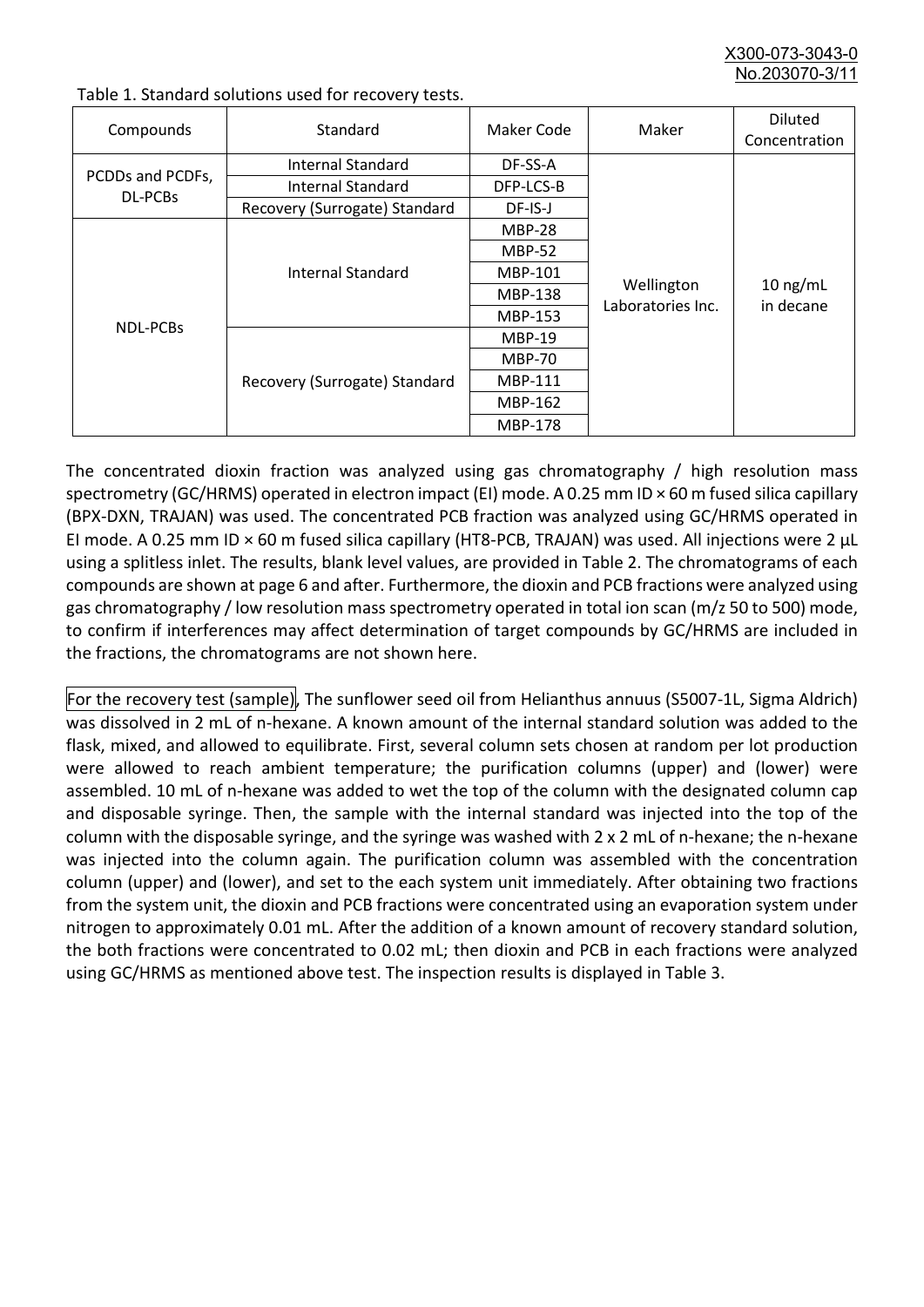X300-073-3043-0 No.203070-4/11

|  | Table 2 Blank levels of dioxins (PCDDs/PCDFs and DL-PCBs) and NDL-PCBs per column set. |  |
|--|----------------------------------------------------------------------------------------|--|
|--|----------------------------------------------------------------------------------------|--|

| abic 2 Diarik icveis of dioxins (I CDD3/TCDTs and DET CD3/ and NDET CD3 pcr column sett.<br>Congener | Concentration | <b>LOQ</b> | <b>LOD</b> | $S/N=3$   | TEQ*      |
|------------------------------------------------------------------------------------------------------|---------------|------------|------------|-----------|-----------|
|                                                                                                      | pg/column     | pg/column  | pg/column  | pg/column | pg/column |
| 2,3,7,8-TeCDD                                                                                        | <b>ND</b>     | 0.29       | 0.09       | 0.09      | 0.09      |
| 1,2,3,7,8-PeCDD                                                                                      | <b>ND</b>     | 0.30       | 0.09       | 0.07      | 0.09      |
| 1,2,3,4,7,8-HxCDD                                                                                    | <b>ND</b>     | 0.8        | 0.2        | 0.2       | 0.02      |
| 1,2,3,6,7,8-HxCDD                                                                                    | <b>ND</b>     | 0.7        | 0.2        | 0.2       | 0.02      |
| 1,2,3,7,8,9-HxCDD                                                                                    | <b>ND</b>     | 0.8        | 0.2        | 0.2       | 0.02      |
| 1,2,3,4,6,7,8-HpCDD                                                                                  | <b>ND</b>     | 1.3        | 0.4        | 0.05      | 0.004     |
| <b>OCDD</b>                                                                                          | <b>ND</b>     | 1.9        | 0.6        | 0.06      | 0.00018   |
| 2,3,7,8-TeCDF                                                                                        | <b>ND</b>     | 0.9        | 0.3        | 0.1       | 0.03      |
| 1,2,3,7,8-PeCDF                                                                                      | <b>ND</b>     | 0.8        | 0.2        | 0.1       | 0.006     |
| 2,3,4,7,8-PeCDF                                                                                      | <b>ND</b>     | 0.5        | 0.2        | 0.1       | 0.06      |
| 1,2,3,4,7,8-HxCDF                                                                                    | <b>ND</b>     | 0.6        | 0.2        | 0.05      | 0.02      |
| 1,2,3,6,7,8-HxCDF                                                                                    | <b>ND</b>     | 0.9        | 0.3        | 0.05      | 0.03      |
| 1,2,3,7,8,9-HxCDF                                                                                    | <b>ND</b>     | 0.6        | 0.2        | 0.05      | 0.02      |
| 2,3,4,6,7,8-HxCDF                                                                                    | <b>ND</b>     | 0.6        | 0.2        | 0.04      | 0.02      |
| 1,2,3,4,6,7,8-HpCDF                                                                                  | <b>ND</b>     | 1.0        | 0.3        | 0.05      | 0.003     |
| 1,2,3,4,7,8,9-HpCDF                                                                                  | <b>ND</b>     | 1.1        | 0.3        | 0.06      | 0.003     |
| <b>OCDF</b>                                                                                          | <b>ND</b>     | 2.0        | 0.6        | 0.07      | 0.00018   |
| #81 (3,4,4',5-TeCB)                                                                                  | <b>ND</b>     | 0.7        | 0.2        | 0.04      | 0.00006   |
| #77 (3,3',4,4'-TeCB)                                                                                 | <b>ND</b>     | 1.5        | 0.5        | 0.04      | 0.00005   |
| #126 (3,3',4,4',5-PeCB)                                                                              | <b>ND</b>     | 0.4        | 0.1        | 0.1       | 0.01      |
| #169 (3,3',4,4',5,5'-HxCB)                                                                           | <b>ND</b>     | 0.9        | 0.3        | 0.08      | 0.009     |
| #123 (2',3,4,4',5-PeCB)                                                                              | <b>ND</b>     | 0.4        | 0.1        | 0.02      | 0.000003  |
| #118 (2,3',4,4',5-PeCB)                                                                              | <b>ND</b>     | 0.7        | 0.2        | 0.02      | 0.000006  |
| #105 (2,3,3',4,4'-PeCB)                                                                              | <b>ND</b>     | 0.4        | 0.1        | 0.02      | 0.000003  |
| #114 (2,3,4,4',5-PeCB)                                                                               | <b>ND</b>     | 0.6        | 0.2        | 0.02      | 0.000006  |
| #167 (2,3',4,4',5,5'-HxCB)                                                                           | <b>ND</b>     | 0.4        | 0.1        | 0.02      | 0.000003  |
| #156 (2,3,3',4,4',5-HxCB)                                                                            | <b>ND</b>     | 0.5        | 0.1        | 0.02      | 0.000003  |
| #157 (2,3,3',4,4',5'-HxCB)                                                                           | <b>ND</b>     | 0.6        | 0.2        | 0.02      | 0.000006  |
| #189 (2,3,3',4,4',5,5'-HpCB)                                                                         | <b>ND</b>     | 0.4        | 0.1        | 0.02      | 0.000003  |
| #28 (2,4,4'-TrCB)                                                                                    | 0.8           | 0.4        | 0.1        | 0.02      |           |
| #52 (2,2',5,5'-TeCB)                                                                                 | 0.4           | 0.3        | 0.1        | 0.03      |           |
| #101 (2,2',4,5,5'-PeCB)                                                                              | <b>ND</b>     | 0.4        | 0.1        | 0.02      |           |
| #138 (2,2',3,4,4',5'-HxCB)                                                                           | <b>ND</b>     | 0.6        | 0.2        | 0.02      |           |
| #153 (2,2',4,4',5,5'-HxCB)                                                                           | <b>ND</b>     | 1.1        | 0.3        | 0.02      |           |
| #180 (2,2',3,4,4',5,5'-HpCB)                                                                         | <b>ND</b>     | 0.6        | 0.2        | 0.03      |           |

\* TEQ: Toxicity Equivalents (are applied WHO-TEF(2006))

- 1. The figures in the parentheses in the concentration of actual measurement denote the concentration of the LOD or more and less than the LOQ.
- 2. ND in the concentration of actual measurement denotes less than the LOD.
- 3. TEQ are calculated with an actual measurement which is the concentration of the LOQ or more, and an actual measurement which is the concentration of the LOD or more and less than the LOQ, respectively. For values less than the LOD, TEQ are calculated with the LOD.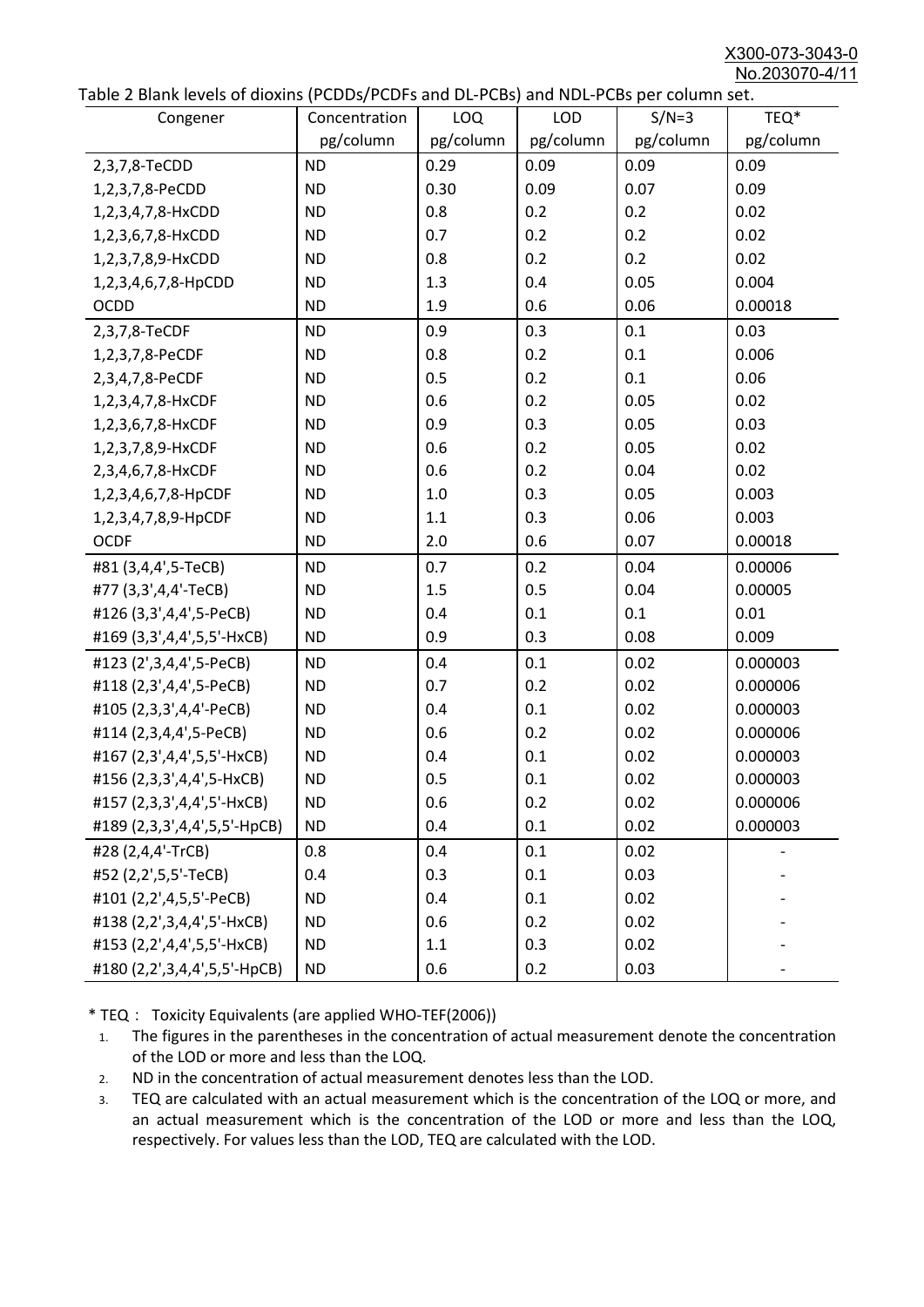| 2,3,7,8-TeCDD<br>80%<br>88%<br>1,2,3,7,8-PeCDD<br>80%<br>1,2,3,4,7,8-HxCDD<br>88%<br>1,2,3,6,7,8-HxCDD<br>80%<br>1,2,3,7,8,9-HxCDD<br>84 %<br>1,2,3,4,6,7,8-HpCDD<br>86%<br><b>OCDD</b><br>2,3,7,8-TeCDF<br>82 %<br>86%<br>1,2,3,7,8-PeCDF<br>84 %<br>2,3,4,7,8-PeCDF<br>84 %<br>1,2,3,4,7,8-HxCDF<br>87%<br>1,2,3,6,7,8-HxCDF<br>89 %<br>1,2,3,7,8,9-HxCDF<br>80%<br>2,3,4,6,7,8-HxCDF<br>86%<br>1,2,3,4,6,7,8-HpCDF<br>86%<br>1,2,3,4,7,8,9-HpCDF<br><b>OCDF</b><br>84 %<br>#81 (3,4,4',5-TeCB)<br>87%<br>#77 (3,3',4,4'-TeCB)<br>91%<br>#126 (3,3',4,4',5-PeCB)<br>81%<br>#169 (3,3',4,4',5,5'-HxCB)<br>87%<br>#123 (2',3,4,4',5-PeCB)<br>98%<br>#118 (2,3',4,4',5-PeCB)<br>96%<br>#105 (2,3,3',4,4'-PeCB)<br>99%<br>#114 (2,3,4,4',5-PeCB)<br>113%<br>#167 (2,3',4,4',5,5'-HxCB)<br>92%<br>#156 (2,3,3',4,4',5-HxCB)<br>90%<br>#157 (2,3,3',4,4',5'-HxCB)<br>87%<br>#189 (2,3,3',4,4',5,5'-HpCB)<br>76%<br>#28 (2,4,4'-TrCB)<br>102% | abic 5. $\sqrt{2}$ . Recoveries of labeled internal standard |        |
|------------------------------------------------------------------------------------------------------------------------------------------------------------------------------------------------------------------------------------------------------------------------------------------------------------------------------------------------------------------------------------------------------------------------------------------------------------------------------------------------------------------------------------------------------------------------------------------------------------------------------------------------------------------------------------------------------------------------------------------------------------------------------------------------------------------------------------------------------------------------------------------------------------------------------------------|--------------------------------------------------------------|--------|
|                                                                                                                                                                                                                                                                                                                                                                                                                                                                                                                                                                                                                                                                                                                                                                                                                                                                                                                                          | Congener                                                     | Sample |
|                                                                                                                                                                                                                                                                                                                                                                                                                                                                                                                                                                                                                                                                                                                                                                                                                                                                                                                                          |                                                              |        |
|                                                                                                                                                                                                                                                                                                                                                                                                                                                                                                                                                                                                                                                                                                                                                                                                                                                                                                                                          |                                                              |        |
|                                                                                                                                                                                                                                                                                                                                                                                                                                                                                                                                                                                                                                                                                                                                                                                                                                                                                                                                          |                                                              |        |
|                                                                                                                                                                                                                                                                                                                                                                                                                                                                                                                                                                                                                                                                                                                                                                                                                                                                                                                                          |                                                              |        |
|                                                                                                                                                                                                                                                                                                                                                                                                                                                                                                                                                                                                                                                                                                                                                                                                                                                                                                                                          |                                                              |        |
|                                                                                                                                                                                                                                                                                                                                                                                                                                                                                                                                                                                                                                                                                                                                                                                                                                                                                                                                          |                                                              |        |
|                                                                                                                                                                                                                                                                                                                                                                                                                                                                                                                                                                                                                                                                                                                                                                                                                                                                                                                                          |                                                              |        |
|                                                                                                                                                                                                                                                                                                                                                                                                                                                                                                                                                                                                                                                                                                                                                                                                                                                                                                                                          |                                                              |        |
|                                                                                                                                                                                                                                                                                                                                                                                                                                                                                                                                                                                                                                                                                                                                                                                                                                                                                                                                          |                                                              |        |
|                                                                                                                                                                                                                                                                                                                                                                                                                                                                                                                                                                                                                                                                                                                                                                                                                                                                                                                                          |                                                              |        |
|                                                                                                                                                                                                                                                                                                                                                                                                                                                                                                                                                                                                                                                                                                                                                                                                                                                                                                                                          |                                                              |        |
|                                                                                                                                                                                                                                                                                                                                                                                                                                                                                                                                                                                                                                                                                                                                                                                                                                                                                                                                          |                                                              |        |
|                                                                                                                                                                                                                                                                                                                                                                                                                                                                                                                                                                                                                                                                                                                                                                                                                                                                                                                                          |                                                              |        |
|                                                                                                                                                                                                                                                                                                                                                                                                                                                                                                                                                                                                                                                                                                                                                                                                                                                                                                                                          |                                                              |        |
|                                                                                                                                                                                                                                                                                                                                                                                                                                                                                                                                                                                                                                                                                                                                                                                                                                                                                                                                          |                                                              |        |
|                                                                                                                                                                                                                                                                                                                                                                                                                                                                                                                                                                                                                                                                                                                                                                                                                                                                                                                                          |                                                              |        |
|                                                                                                                                                                                                                                                                                                                                                                                                                                                                                                                                                                                                                                                                                                                                                                                                                                                                                                                                          |                                                              |        |
|                                                                                                                                                                                                                                                                                                                                                                                                                                                                                                                                                                                                                                                                                                                                                                                                                                                                                                                                          |                                                              |        |
|                                                                                                                                                                                                                                                                                                                                                                                                                                                                                                                                                                                                                                                                                                                                                                                                                                                                                                                                          |                                                              |        |
|                                                                                                                                                                                                                                                                                                                                                                                                                                                                                                                                                                                                                                                                                                                                                                                                                                                                                                                                          |                                                              |        |
|                                                                                                                                                                                                                                                                                                                                                                                                                                                                                                                                                                                                                                                                                                                                                                                                                                                                                                                                          |                                                              |        |
|                                                                                                                                                                                                                                                                                                                                                                                                                                                                                                                                                                                                                                                                                                                                                                                                                                                                                                                                          |                                                              |        |
|                                                                                                                                                                                                                                                                                                                                                                                                                                                                                                                                                                                                                                                                                                                                                                                                                                                                                                                                          |                                                              |        |
|                                                                                                                                                                                                                                                                                                                                                                                                                                                                                                                                                                                                                                                                                                                                                                                                                                                                                                                                          |                                                              |        |
|                                                                                                                                                                                                                                                                                                                                                                                                                                                                                                                                                                                                                                                                                                                                                                                                                                                                                                                                          |                                                              |        |
|                                                                                                                                                                                                                                                                                                                                                                                                                                                                                                                                                                                                                                                                                                                                                                                                                                                                                                                                          |                                                              |        |
|                                                                                                                                                                                                                                                                                                                                                                                                                                                                                                                                                                                                                                                                                                                                                                                                                                                                                                                                          |                                                              |        |
|                                                                                                                                                                                                                                                                                                                                                                                                                                                                                                                                                                                                                                                                                                                                                                                                                                                                                                                                          |                                                              |        |
|                                                                                                                                                                                                                                                                                                                                                                                                                                                                                                                                                                                                                                                                                                                                                                                                                                                                                                                                          |                                                              |        |
|                                                                                                                                                                                                                                                                                                                                                                                                                                                                                                                                                                                                                                                                                                                                                                                                                                                                                                                                          |                                                              |        |
| #52 (2,2',5,5'-TeCB)<br>97%                                                                                                                                                                                                                                                                                                                                                                                                                                                                                                                                                                                                                                                                                                                                                                                                                                                                                                              |                                                              |        |
| #101 (2,2',4,5,5'-PeCB)<br>98%                                                                                                                                                                                                                                                                                                                                                                                                                                                                                                                                                                                                                                                                                                                                                                                                                                                                                                           |                                                              |        |
| #138 (2,2',3,4,4',5'-HxCB)<br>94%                                                                                                                                                                                                                                                                                                                                                                                                                                                                                                                                                                                                                                                                                                                                                                                                                                                                                                        |                                                              |        |
| #153 (2,2',4,4',5,5'-HxCB)<br>92%                                                                                                                                                                                                                                                                                                                                                                                                                                                                                                                                                                                                                                                                                                                                                                                                                                                                                                        |                                                              |        |
| #180 (2,2',3,4,4',5,5'-HpCB)<br>83%                                                                                                                                                                                                                                                                                                                                                                                                                                                                                                                                                                                                                                                                                                                                                                                                                                                                                                      |                                                              |        |

Table 3. Recoveries of labeled internal standards.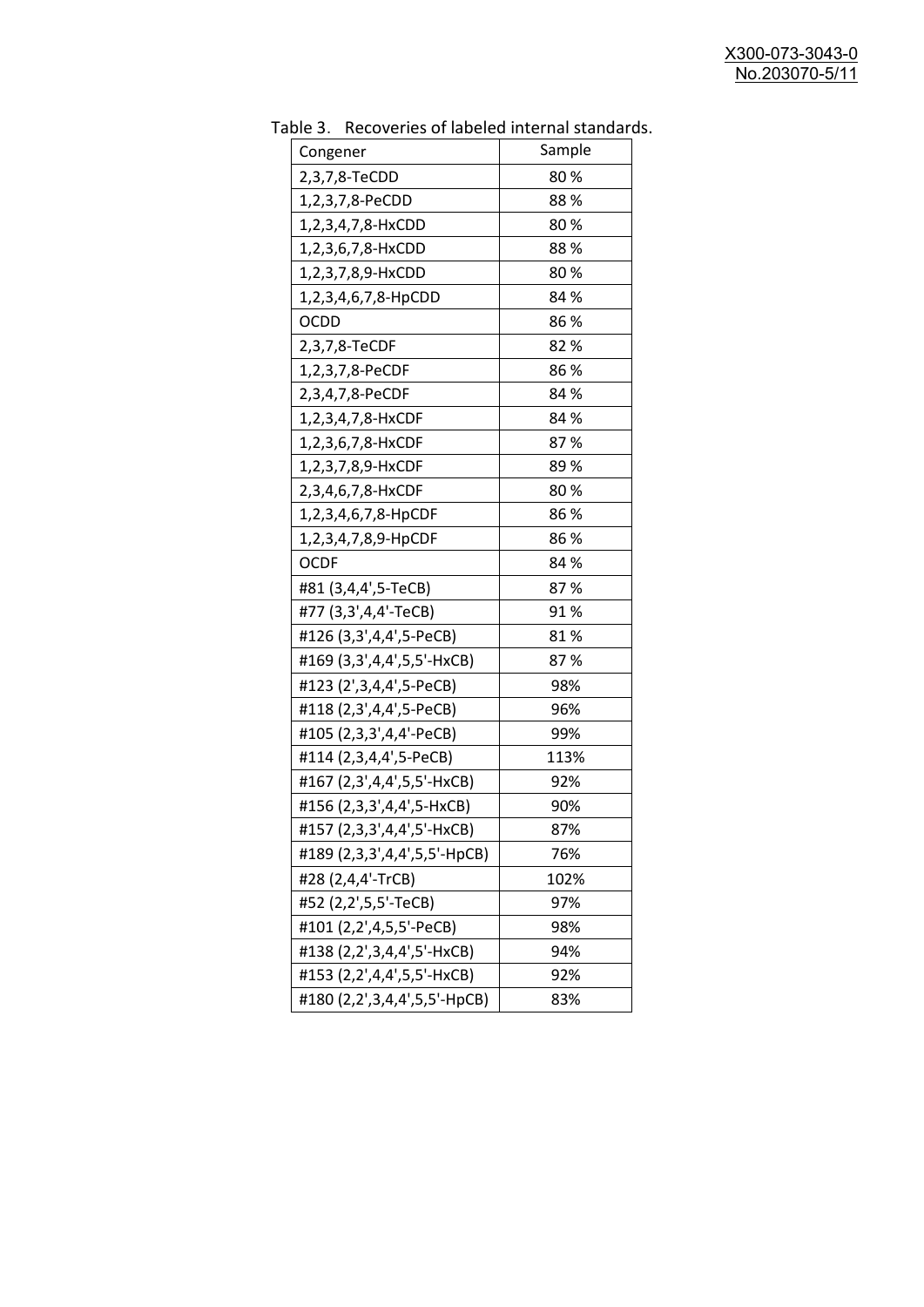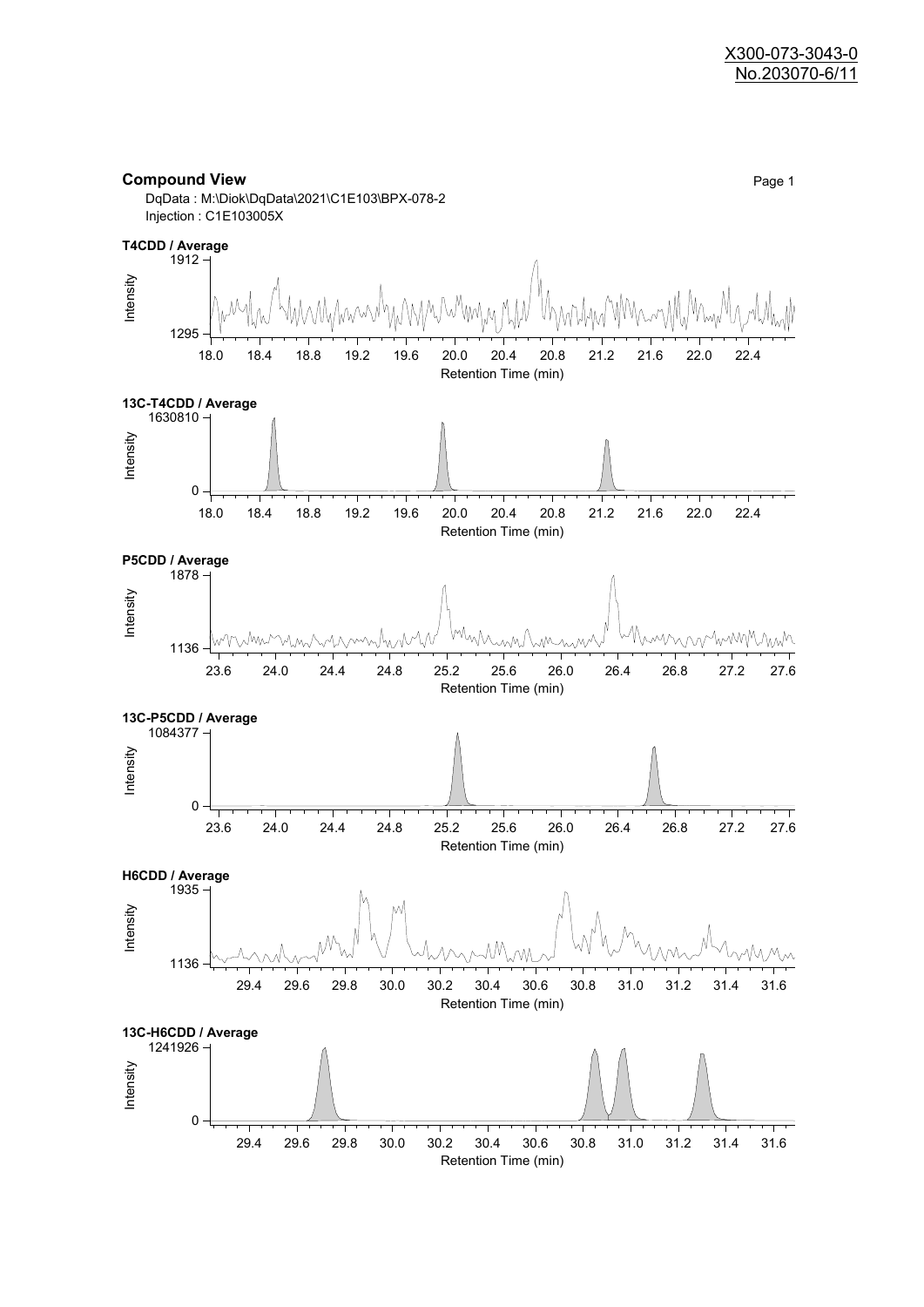#### X300-073-3043-0 No.203070-7/11

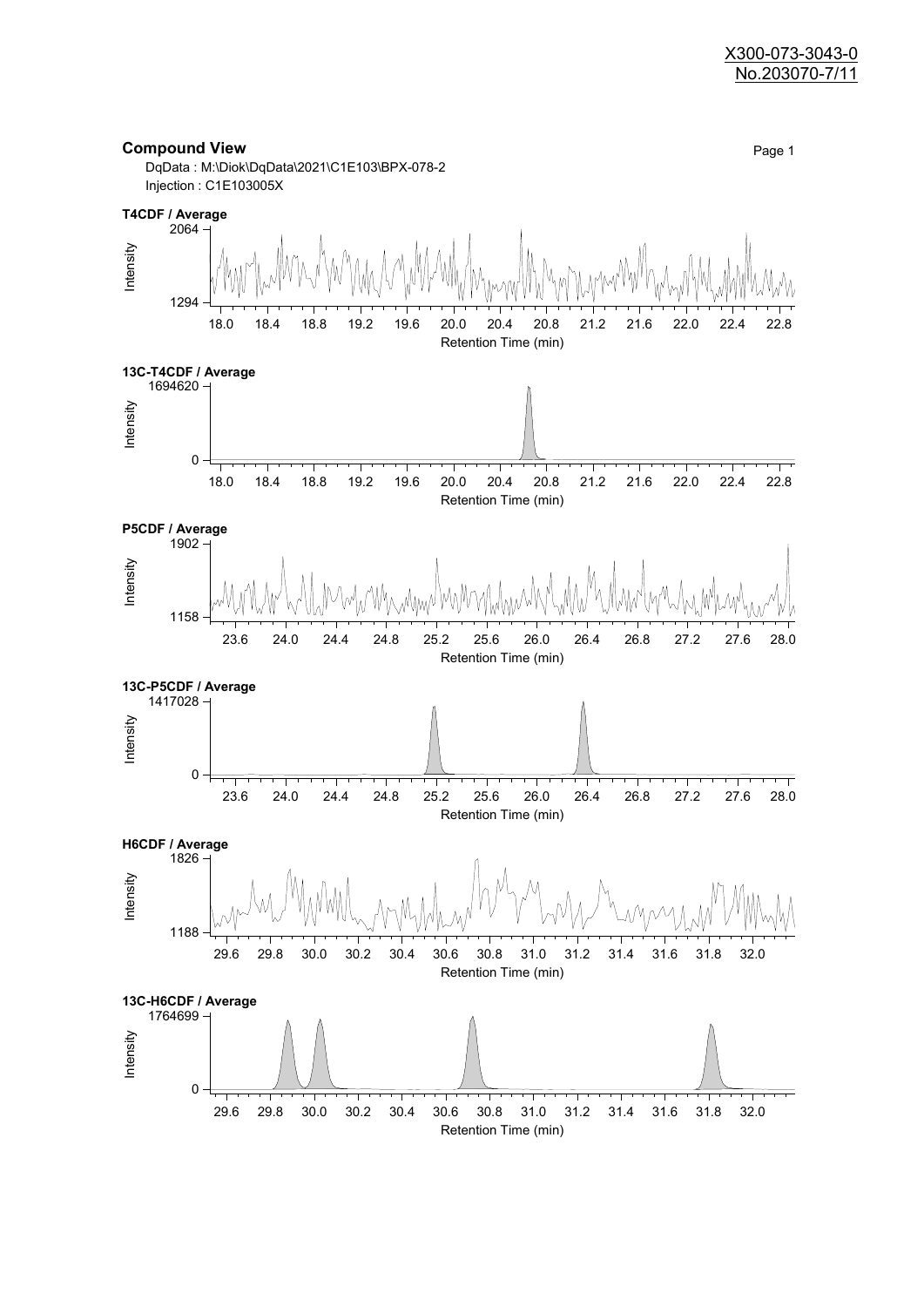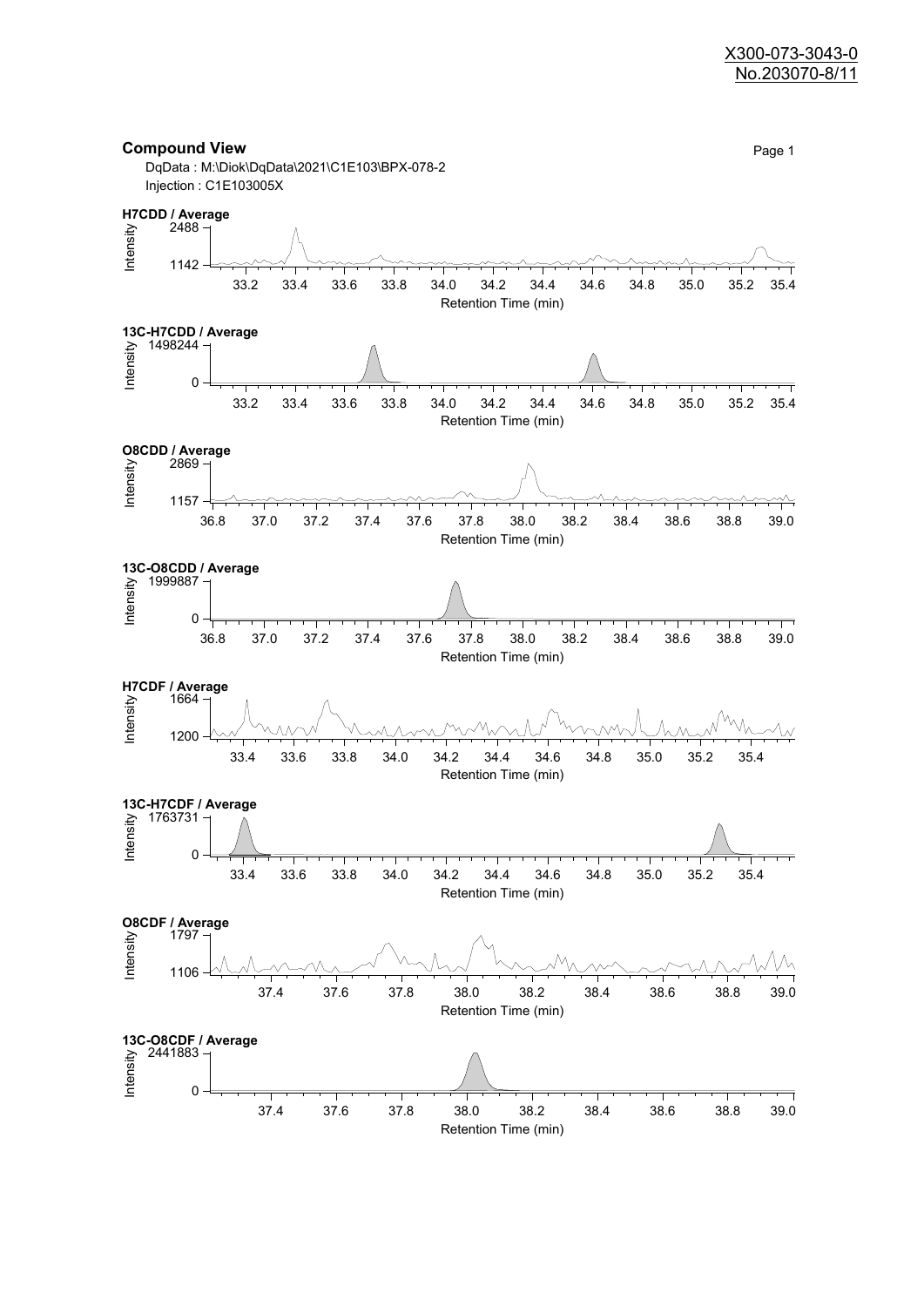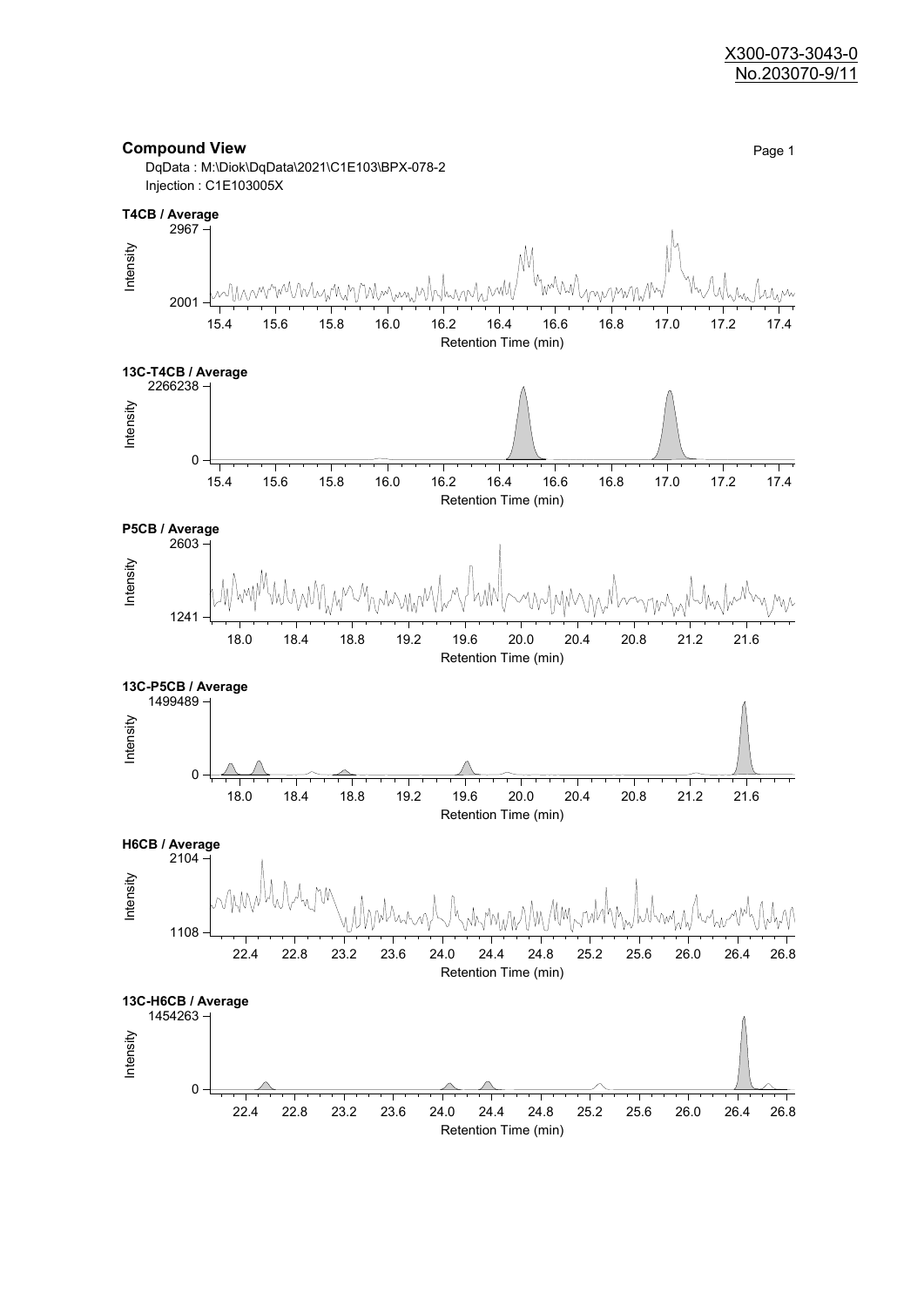#### X300-073-3043-0 No.203070-10/11